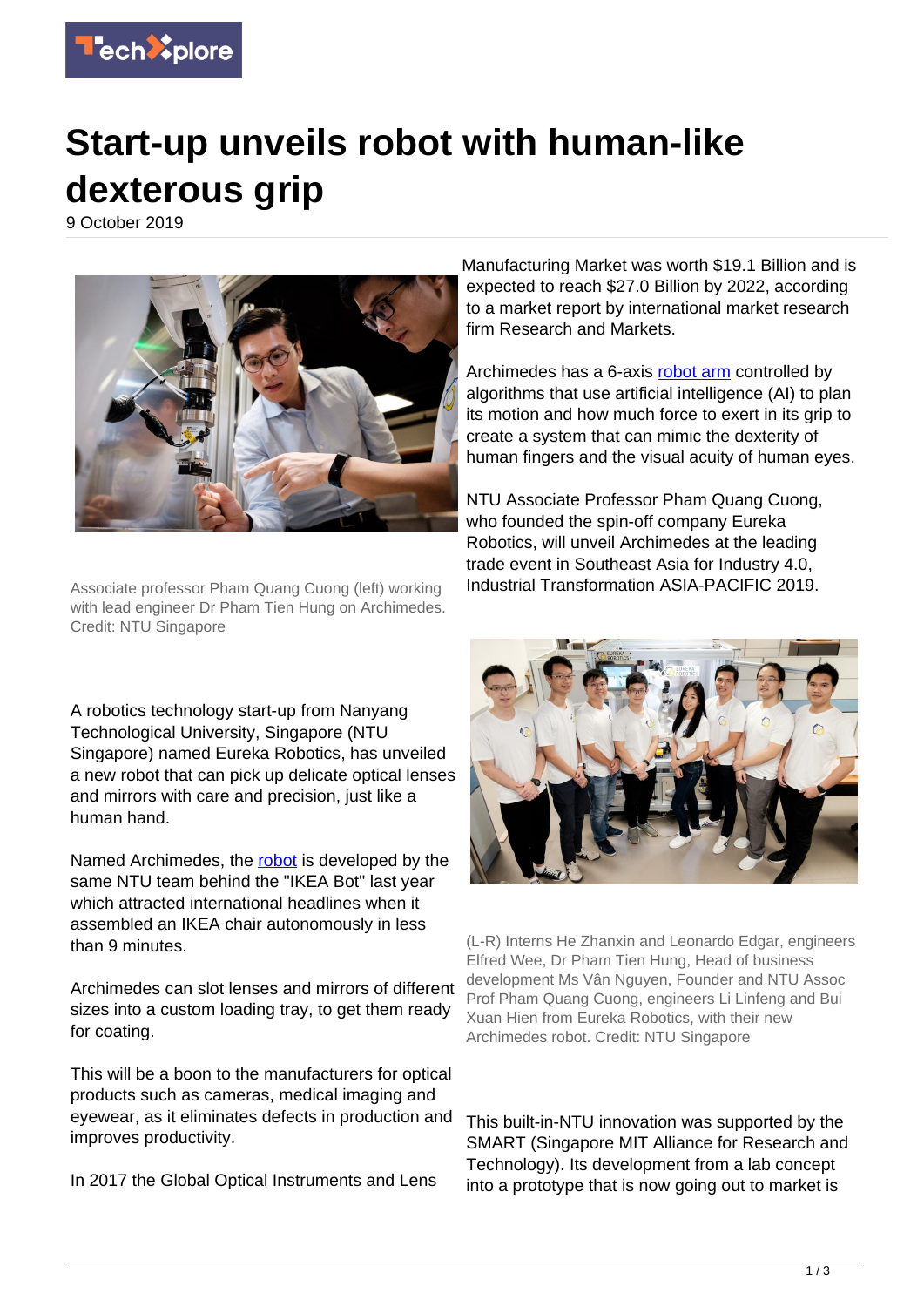

one fine example of technological translations takingArchimedes, which has the precision and dexterity of a place at the NTU Smart Campus. human hand. Credit: NTU Singapore

Through its Smart Campus vision, NTU aims to harness the power of digital technology and techenabled solutions to support better learning and living experiences, the discovery of new knowledge, and the sustainability of resources, in support of Singapore's ambitions as a Smart Nation.

## **Pioneering High Accuracy—High Agility automation**

Assoc Prof Pham said their new robot is different from other robots currently used in the industry, which have either **high accuracy** but low agility (where robots perform the same movements repeatedly), or low accuracy but high agility (such as robots handling packages of different sizes in logistics).

Archimedes is among the first robots with High Accuracy—High Agility (HA-HA) to be deployed on the manufacturing floor.

The HA-HA concept was previously demonstrated by the NTU team in the "IKEA Bot", which assembled an IKEA Stefan chair in 8 minutes and 55 seconds. It consisted of a 3-D camera and two robotic arms equipped with grippers that could pick up tiny objects like a wooden peg, and slot them into holes with sub-millimetre precision.



NTU spinoff company Eureka Robotics developed

"With Archimedes, we have taken accuracy to the tens-of-micron level," said Assoc Prof Pham from the School of Mechanical and Aerospace Engineering. "Its accuracy of placing objects is within a tenth of a millimetre, yet it does so with the gentleness of a human touch, made possible by our control algorithms."

While the robot also takes a few hours to slot delicate optics into a designated tray just like a human operator, the operator can now focus on higher-level tasks after taking three minutes to start the robot on its job.

The robot uses AI to analyse how many lenses there are and their respective sizes, then an algorithm plans the most efficient way to slot them onto the tray. An alert sounds once the task is complete, so the operator can remove the fullyloaded tray, ready for the next manufacturing process.

Using AI-powered robots will also enable manufacturers to collect real-time data, which can be analysed to improve their production processes.

Archimedes is the latest innovation by Assoc Prof Pham's team, who has developed several advance concepts in robotics, from autonomous planning and routing to advanced algorithms.

For instance, last year his team demonstrated the use of two mobile robots 3-D-printing a 1.8 metre concrete structure concurrently without any conflict, and to even print while moving.

## **Technology commercialisation**

The technology powering Archimedes is protected by a technology disclosure filed through NTUitive, NTU's innovation and enterprise company, which is incubating Eureka Robotics and its team of six researchers on the NTU Smart Campus.

CEO of NTUitive Dr. Lim Jui said, "By tapping on